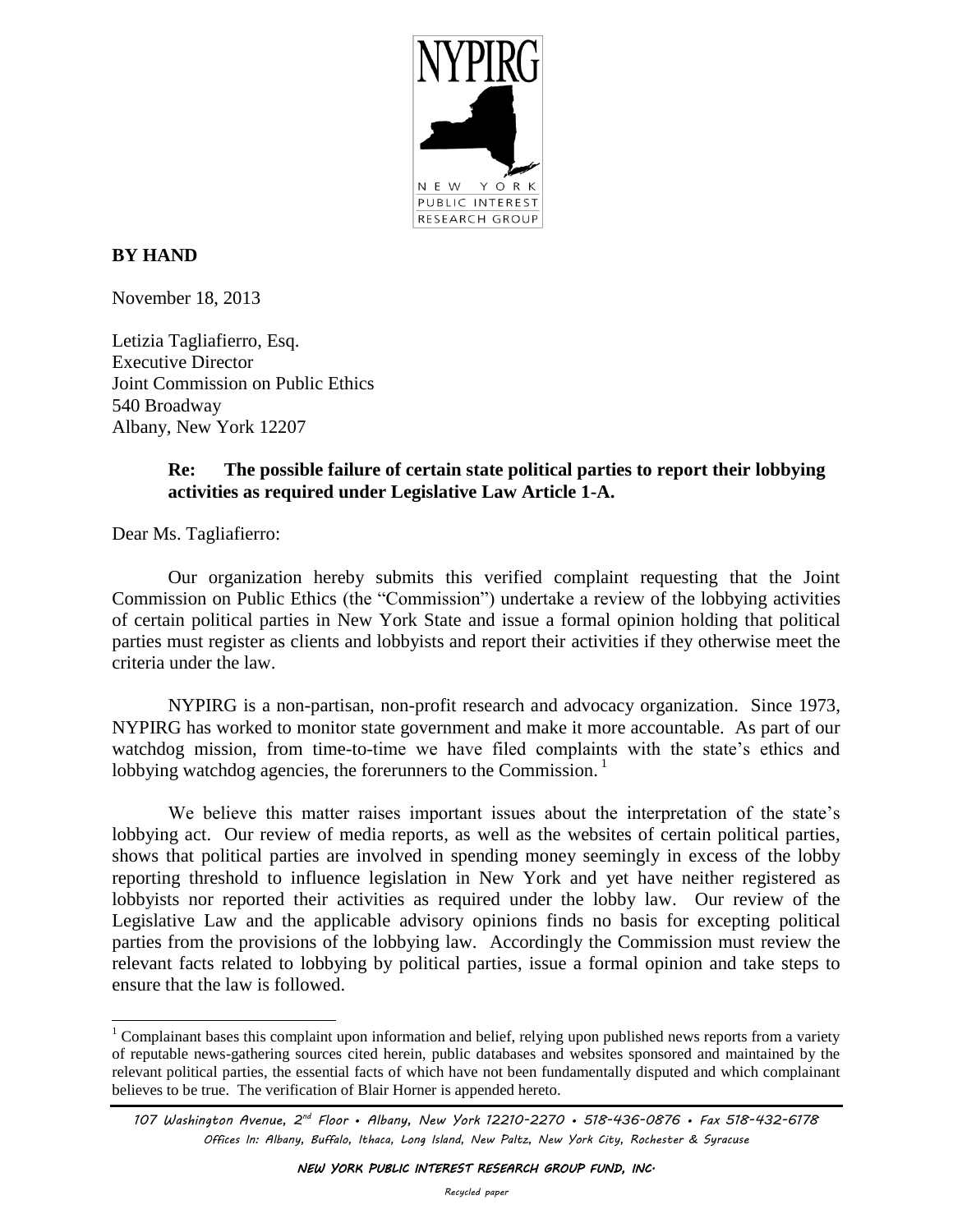## **I. Evidence of Lobbying Activities by Certain Political Parties.**

News reports make it clear that at least some political parties recently and over time have engaged in lobbying and have not reported these activities to the Commission.

## **A. Lobbying spending by the State Democratic Party**

The following facts are based on several news accounts.<sup>2</sup> Earlier this year, news reports identified the state Democratic Committee as the source of spending seeking to influence legislation being advanced by the governor. $3$ 

According to the *New York Times*, during the debate over this year's state budget, "the state Democratic Party has begun running ads, at first promoting Mr. Cuomo's budget proposal."<sup>4</sup>

According to a May 2013 report in the *Wall Street Journal*, "the state Democratic party [wa]s set to spend more than \$1 million on TV ad campaigns designed to promote and execute two central planks of Gov. Andrew Cuomo's agenda, according to people familiar with the matter." "The campaigns, to begin airing early this week, will focus on Mr. Cuomo's package of anticorruption proposals, as well as on the 10-point Women's Equality Act, which includes a measure to codify state abortion rights with federal law."<sup>5</sup>

## **B. Additional Evidence of Lobbying by Certain Political Parties**

A review of the websites of the state's political parties identified two other political parties that have been involved in lobbying. The Conservative Party has disclosed on its website that it has issued memoranda in reaction to active legislation.<sup>6</sup> A review of the Commission's website found no disclosures by the Conservative Party. Obviously, issuing such memoranda is direct lobbying. The Commission should determine whether the Conservative Party spent enough to meet the minimum \$5,000 in spending to trigger the state's lobbying law's registration and reporting requirements.

The Working Families Party also lists a number of positions on legislation.<sup>7</sup> However, there is an organization with a similar name (Working Families Organization) at the same address that is registered and reported on the Commission's website. While we cannot be sure, we assume that such reporting ensures compliance with the state's Lobbying Law. If so, it shows that this entity views lobbying registration and reporting requirements as applicable to political parties.

 $\overline{a}$ 

 $2$  Each news account is cited in a footnote.

<sup>&</sup>lt;sup>3</sup> The State Democratic Party has also set up additional committees, the "New Yorkers for Creating Jobs and Cutting Taxes" (#A19489) and the "New Yorkers for Gun Safety" (#19488) , both of which appear to be explicitly designed to advocate for legislation.

<sup>4</sup> Kaplan, Thomas, *Cuomo's Re-election Machinery is Already at Work*, *The New York Times*, April 11, 2013. Accessed at www.nytimes.com/2013/04/12/nyregion/cuomos-re-election-machinery-is-already-at-work.html? r=0

<sup>5</sup> Orden, E., *Ad Blitz Plan Backs Cuomo*, *The Wall Street Journal,* May 5, 2013.

<sup>6</sup> *See* [www.cpnys.org/priorities.](http://www.cpnys.org/priorities)

<sup>7</sup> *See* [www.workingfamiliesparty.org/our-issues/.](http://www.workingfamiliesparty.org/our-issues/)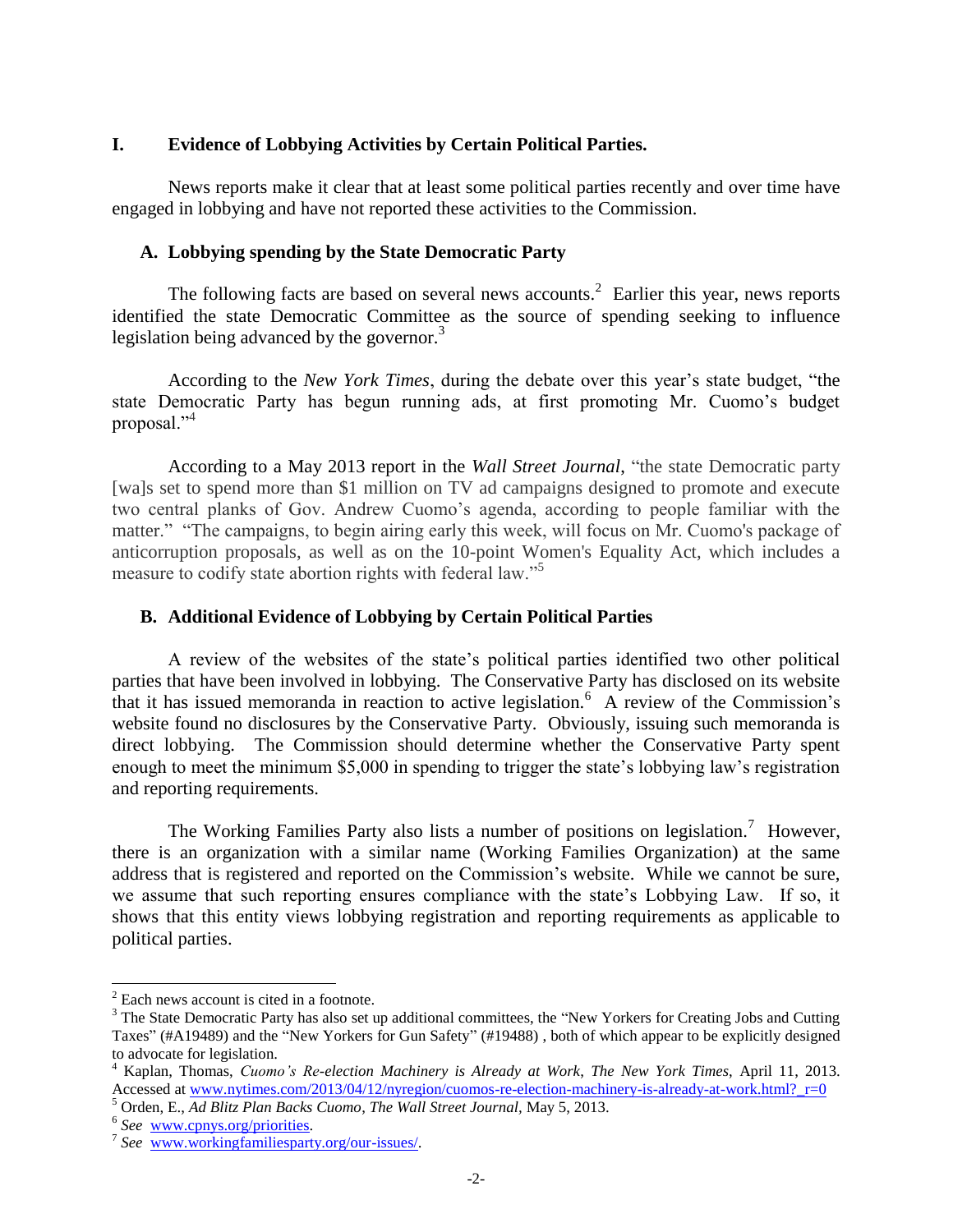There also is evidence that the state Republican Party has used its funds in the past to lobby state lawmakers. As reported by the *New York Times* in 1995:

> Aides to Mr. Pataki also said today that the Governor had started making personal solicitations for contributions to help finance the Republican State Committee's television and radio advertising campaign in support of his budget.<sup>8</sup>

#### **II. The State Lobbying Law**

As described in the legislative findings of Article 1-A of the Legislative Law (the "Lobbying Law"), the public policy rationale for its reporting requirements is that "to preserve and maintain the integrity of the governmental decision‐making process in this state, it is necessary that the identity, expenditures and activities of persons and organizations retained, employed or designated to influence the passage or defeat of any legislation."<sup>9</sup>

We believe that certain activities of the Democratic, Republican, Conservative and Working Families political parties have been oriented toward passage of state legislation and may be considered lobbying under the definition contained in the state's Lobbying Law. We can find no exception to the requirement that those entities register as lobbyists and report their lobbying as required under state law.

The law defines *"lobbying"* or *"lobbying activities"* as meaning and including any attempt to influence most decisions made by state and local governments; it does not include an exception or exemption for political parties. Lobbying Law, section 1-c(c). The law broadly defines *"organization"* as "any corporation, company, foundation, association, college as defined by section two of the education law, labor organization, firm, partnership, society, joint stock company, state agency or public corporation." Lobbying Law section 1-c(d). [Emphasis added.] **The Lobbying Law does not carve out political parties**.

However, the law does except campaign donations from the definition of *"expenses,"*  which is defined as spending or "expenditures incurred by or reimbursed to the lobbyist for lobbying, but shall not include contributions reportable under article fourteen of the election law." Lobbying Law section 1-c(g). [Emphasis added] In addition, the term *"'compensation"* is defined as "any salary, fee, gift, payment, benefit, loan, advance or any other thing of value paid, owed, given or promised to the lobbyist by the client for lobbying but shall not include contributions reportable pursuant to article fourteen of the election law." Lobbying Law section 1-c(h). [Emphasis added.] We will discuss these sections later.

Notably, the Legislature *demonstrated in the Lobbying Law that it knows exactly how to explicitly carve out certain entities and activities from the law's registration and/or reporting requirements when it wants to*. For example, "[n]ewspapers and other periodicals and radio and

 $\overline{a}$ 

<sup>8</sup> Dao, James, *Pataki Vents Anger Over Stalling of Budget Talks*, *The New York Times*, March 22, 1995. Accessed at [www.nytimes.com/1995/03/22/nyregion/pataki-vents-anger-over-stalling-of-budget-talks.html](http://www.nytimes.com/1995/03/22/nyregion/pataki-vents-anger-over-stalling-of-budget-talks.html)

<sup>&</sup>lt;sup>9</sup> Legislative Law, Section 1a.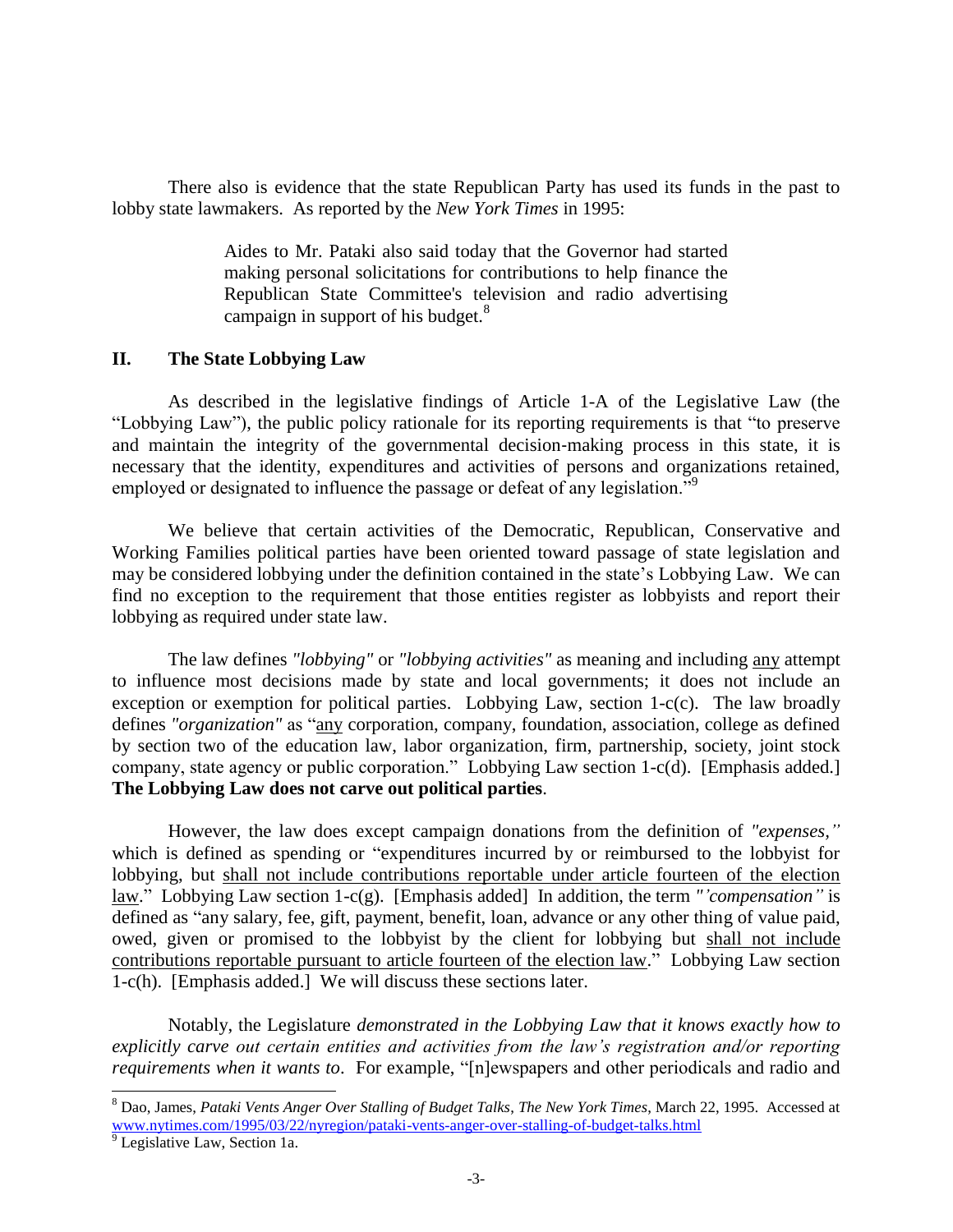televisions stations, and owners and employees thereof" are expressly deemed not to be lobbying when these entities engage in reporting, editorializing or advertising. Lobbying Law section 1 $c(c)(A)$ . Similarly, local lobbying by churches and religious orders are exempt from reporting. Lobby Law section  $1-c(c)$ (F).

Yet no such exception or exemption is provided for political parties that engage in lobbying.

What is clear from a review of state law is that there is no exception from the Lobbying Law's registration and reporting requirements for political parties.

## **III. The 2003 Lobby Commission Opinion**

In response to this issue being raised recently in the media, spokespersons for the state Democratic Committee and the governor told the *Associated Press* that the party's failure to register as a lobbyist and client and report its activities was based on a 2003 advisory opinion from the Commission's forerunner agency, the New York Temporary State Commission on Lobbying (the "Lobbying Commission"). $10^{\circ}$ 

## **If anything, this opinion supports our reading that the Lobbying Law requires political parties to register and report their lobbying activities.**

The 2003 advisory opinion addressed whether the Lobbying Law's reporting requirements were triggered by *contributions* from a campaign committee [the "Andrew Cuomo for Governor" committee (2002)] to not-for-profits (the "Hip Hop Education and Research Fund" and the "Drug Policy Alliance"), some of which clearly was to be used for lobbying the public via radio ads.

The only issue in the 2003 opinion was whether a contribution *from a political committee to a nonprofit advocacy group* was reportable as lobbying compensation or expense. The Lobbying Commission found it was not. The key language from the advisory opinion is

> "To the extent that the donations set forth above are *contributions* reportable pursuant to Article 14 of the Election Law, they do not constitute compensation or expenses under the Lobbying Act." [Emphasis added.] $^{11}$

Significantly, the Lobbying Law refers to Election Law reporting in only a few instances: 1) excluding lobbyists' reportable campaign contributions from what is reportable as a lobbying "expense or expenses" [Lobbying Law section 1- $(c)(g)$ ]; 2) excluding lobbyists' reportable campaign contributions from the definition of lobbyist "compensation" [Lobbying Law section 1-c(h)]; and excluding lobbyists' reportable campaign contributions from the definition of "gift" [Lobbying Law section 1-c(j)(viii)]. These definitions apply to situations where a lobbyist makes and a political committee receives a "campaign contribution." None of these definitions apply to a political committee *spending* money directly to lobby state lawmakers.

 $\overline{a}$ 

<sup>10</sup> Gormley, Michael, *NY Dem Committee Ads Questioned as Lobbying*, *Associated Press*, November 14, 2013. Accessed at [www.timesunion.com/news/article/NY-Dem-Committee-s-ads-questioned-as-lobbying-4982879.php.](http://www.timesunion.com/news/article/NY-Dem-Committee-s-ads-questioned-as-lobbying-4982879.php)

 $11$  New York Temporary State Commission on Lobbying, Advisory Opinion No. 53 (03-4).